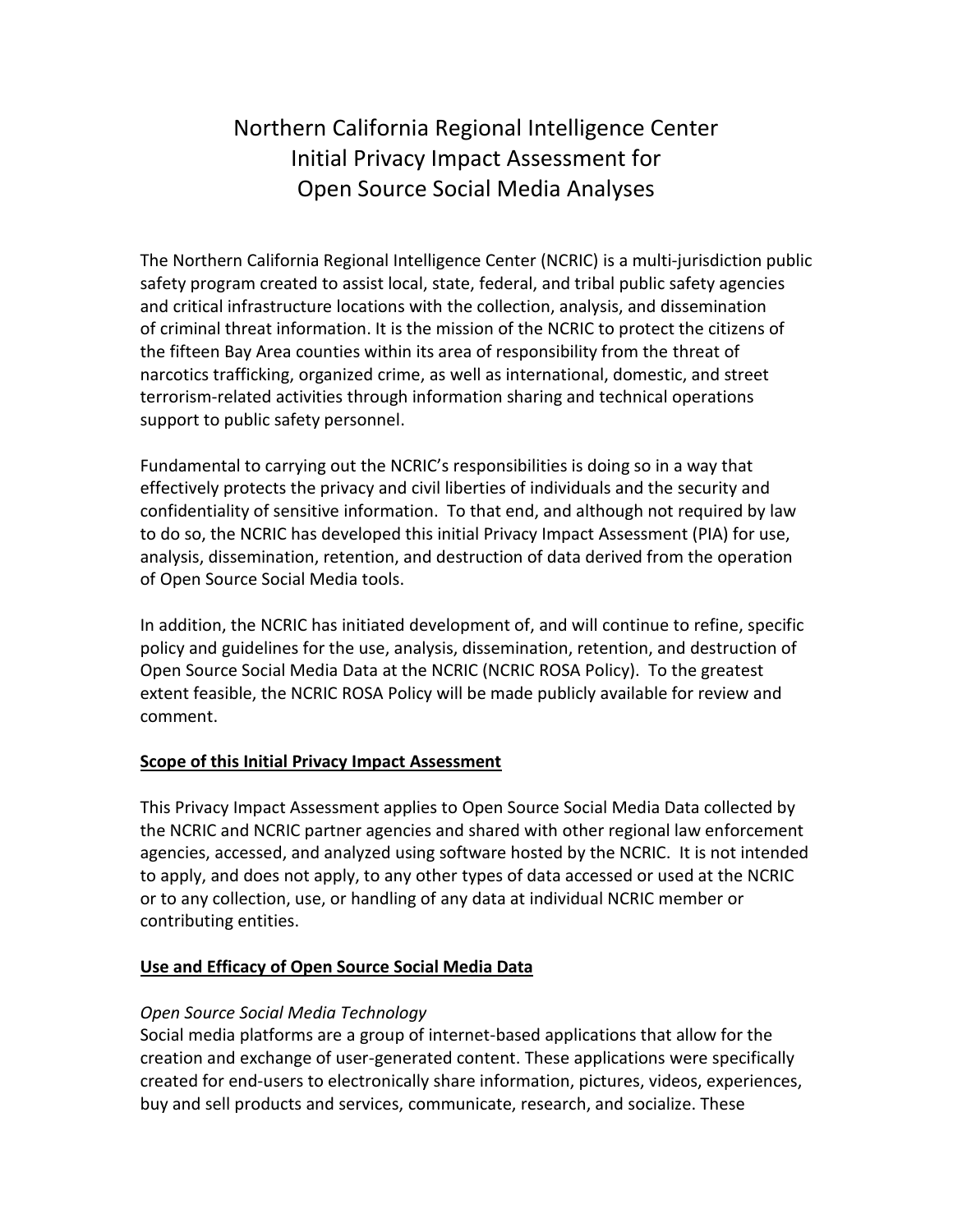platforms are accessible by a growing number of devices, including computers, tablets, smart phones, TV's, and gaming consuls. The majority of these platforms are offered at no cost to the end users, relying on advertising fees to generate revenue.

When posting content to most of these platforms, the end-user decides on the accessibility to the content by others. Choices can include making the content available to anyone (the general public), making the content only available to platform users, making the content registered to trusted recipients, or only making the content accessible by the originator.

The vast quantity of Open Source Social Media data requires programs and/or social media search tools (or engines) to efficiently search content. Some of these search capabilities are built into the platform itself. Some search engines are available as separate online applications and are made available for end-users to perform one-time searches, set scheduled searches, create alerts to new content, and store content based on keywords, locations, and/or usernames. There are also subscription (paid) search tools which can include more advance features such as mapping or search capabilities against multiple platforms.

At the NCRIC, such Open Source Social Media Data is accessed and analyzed using social media search tools to enable:

- Identification of threats to public safety or critical infrastructure;
- Creation of alert mechanisms to maintain situational awareness regarding a known threat or public safety hazard;
- Searches of a target location connected to suspected criminal activity.
- $\bullet$  Identify criminal activity during major public events.

# *Adoption and Efficacy of Open Source Social Media Technology*

More than 81% of U.S. police agencies surveyed in 2014 indicated that they are using Social Media technology as a tool in investigations.<sup>1</sup> Police agencies around the country have reported notable successes using Social Media technology in thwarting pending crime by stopping an active shooter, mitigating threats toward school students, executing outstanding arrest warrants and actively tracking gang behavior.<sup>2</sup>

 $\overline{\phantom{a}}$ 

<sup>1</sup> LexisNexis® Risk Solutions. (2014). [Survey of Law Enforcement Personnel and Their Use of Social Media]. www.lexisnexis.com/investigations.

<sup>2</sup> *Id*. Page 3.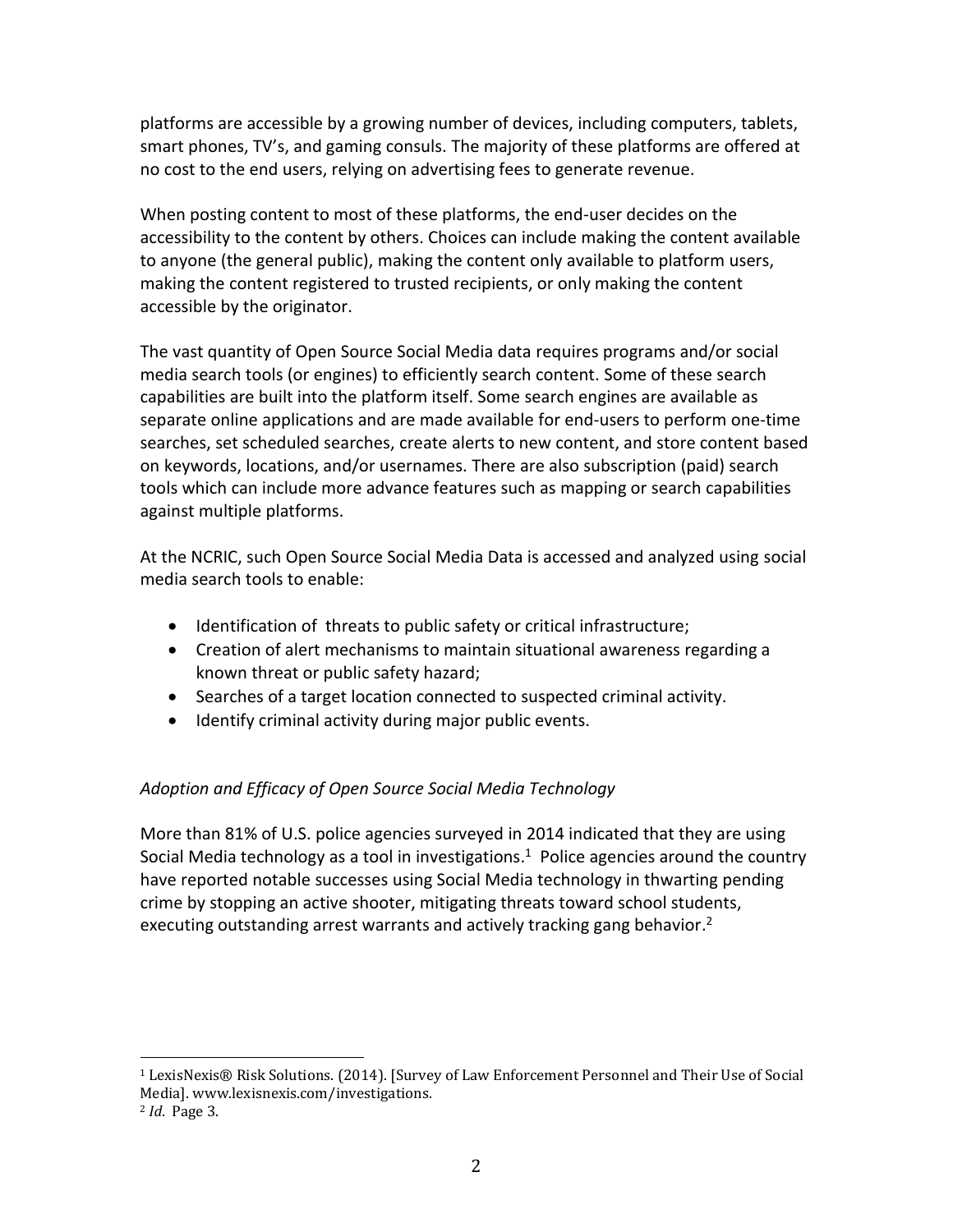### **Privacy and Civil Liberties Implications of Open Source Social Media Data**

To date, United States courts and federal and state legal authorities have not found a legitimate expectation of privacy for individuals in Open Source Social Media Data and, as of the date of this initial PIA, no federal or California statutes applicable to the NCRIC or its partner agencies regulate the use of such data. Nonetheless, the NCRIC recognizes that the benefits to public safety of the effective use of Open Source Social Media Data by law enforcement are tempered by the risks posed by inadvertent or intentional misuse of such data to individual privacy and civil liberties, and, more broadly, to the fundamental freedoms that make our society strong.<sup>3</sup>

#### *Potential Individual Privacy and Civil Liberties Harms*

 $\overline{\phantom{a}}$ 

**Identification of Individuals**. Although Open Source Social Media Data, by itself, does not necessarily identify individuals by name or provide other personal information, social media content, including real names, photos, geolocation and associate information can sometimes be used to determine the identity of an individual. If misused, such information could result in harm to individuals, including but not limited to: assumptions about an individual's behavior or associations, personal agendas of individuals accessing the data, or furthering government objectives that are legitimate but beyond the permissible scope for which access to such data was authorized.

**Misidentification**. Without careful, rigorous, and technically-controlled access and use of Open Source Social Media Data, significant risks of individuals being misidentified as criminal suspects can arise.

**Data Quality and Accuracy Issues**. Related to misidentification are the challenges of data quality and accuracy. If Open Source Social Media Data associated with individuals and information analyzed along with such data is not kept up to date and accurate, governmental action may be improperly taken against such individuals and unwarranted investigative assumptions may be made.

**Non-relevant data.** Data regarding a person's location – particularly when collected over an extended period of time – could potentially be misused to infer additional information about an individual that is not relevant to police purposes and potentially sensitive for the individual. Such inferences could include, but are not limited to: nonrelevant personal relationships; marital fidelity; religious observance; and political activities. By precisely and proportionally limiting access to Open Source Social Media Data, the risks of such misuse can be reduced and the likelihood of inferring protected/non-relevant character attributions can be minimized.

<sup>3</sup> Such concerns have been reflected in recent judicial and legislative activities. *See, e.g., United States v. Jones* (quoted below); California Senate Bill 1330. A right to privacy is explicitly enshrined in Section 1 of the California Constitution.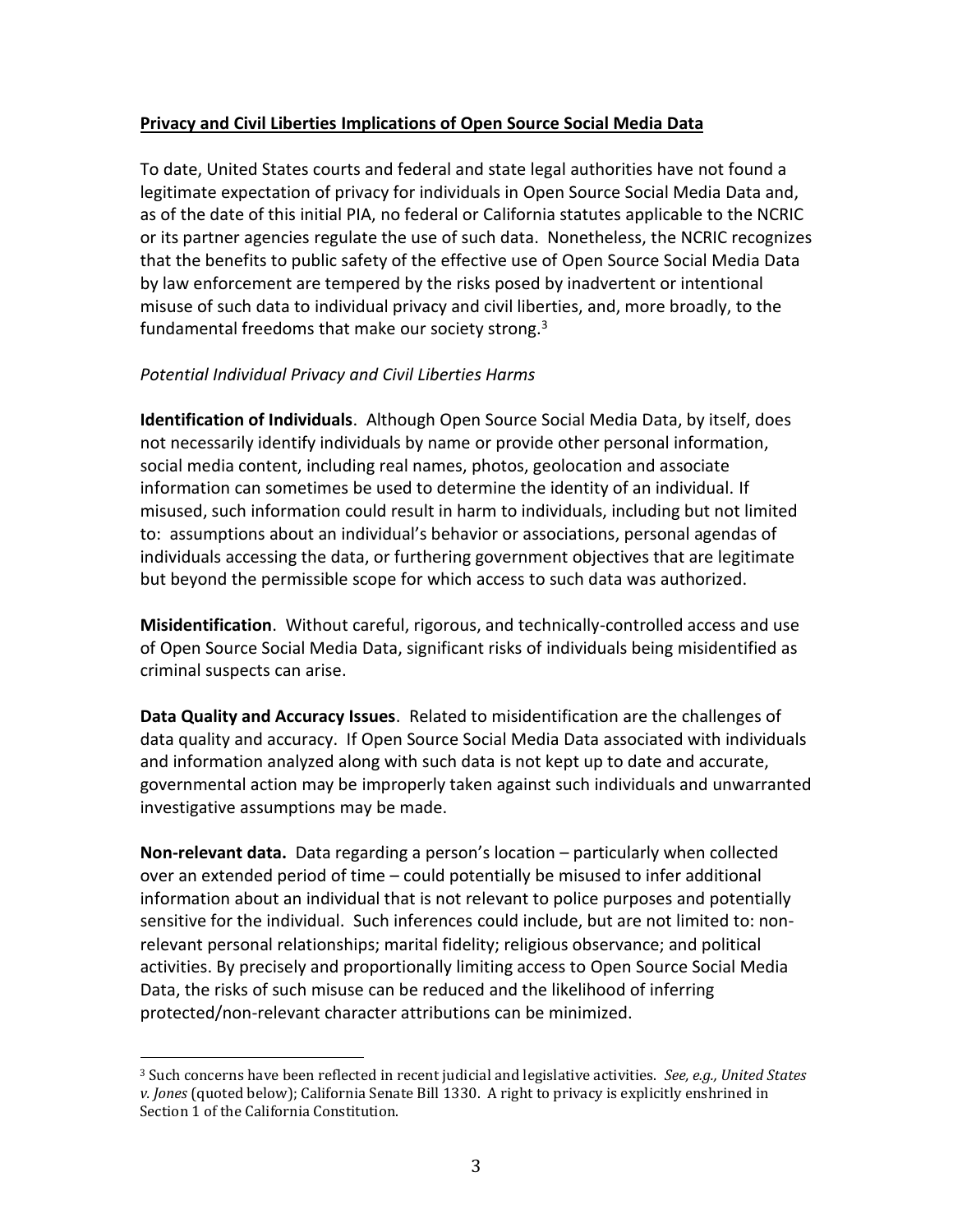These, of course, are not the only potential individual privacy and civil liberties harms from misuse of Open Source Social Media Data. Such potential harms have been widely discussed in recent years, including in the 2009 ALPR Privacy Impact Assessment produced by the International Association of Chiefs of Police, and resources cited therein, and by the American Civil Liberties Union.<sup>4</sup>

#### *Potential Societal Harms*

Perhaps of even greater long-term concern than the risks to individual privacy and civil liberties harms discussed above, which are inherent in any governmental access, use, and storage of information about individuals, are the emerging risks to our societal values themselves. The American Civil Liberties Union has warned, for example, that as Open Source Social Media Data becomes accessible to law enforcement, there is a risk to society that the tools open the door for abuses of power and "The way to solve crimes is to go after people who are suspected of specific criminal acts, not spying on the general public". 5

In a 2014 United States Supreme Court reviewed case (*Elonis v. US*, 13-983 US\_\_\_ [2015]*)*, Justice Elena Kagan expressed concern about the potential that such a broadly-enforced statute against "threats" made via social media might chill legitimate free speech.<sup>6</sup>

The ACLU and others have expressed concern that Social Media Monitoring systems invade privacy and chill free speech.<sup>7</sup> In support of that position, California Assemblyman Mike Gatto (D-Silver Lake) authored Assembly Bill 1442 (Social Media Privacy) that was signed by Governor Jerry Brown and enacted into law January 1, 2015. This law prohibits the monitoring of school students by school districts without first advising them of the usage of social media monitoring tools and mandating a public comment forum before the administration of a social media monitoring program. $8$ 

*Protecting Privacy and Civil Liberties*

 $\overline{\phantom{a}}$ 

<sup>4</sup> <http://www.theiacp.org/LinkClick.aspx?fileticket=N%2BE2wvY%2F1QU%3D&tabid=87> (This "Privacy impact assessment report for the utilization of license plate readers," published by the International Association of Chiefs of Police, served as a primary information source for this Initial NCRIC PIA) (http://www.aclu.org/blog/tag/license-plate-scanners)

<sup>5</sup> [http://www.lowellsun.com/todaysheadlines/ci\\_27581830/aclu-questions-possible-purchase](http://www.lowellsun.com/todaysheadlines/ci_27581830/aclu-questions-possible-purchase-online-monitoring-service-by#ixzz3TH0JtEI0)[online-monitoring-service-by#ixzz3TH0JtEI0](http://www.lowellsun.com/todaysheadlines/ci_27581830/aclu-questions-possible-purchase-online-monitoring-service-by#ixzz3TH0JtEI0)."

<sup>6</sup> http://www.csmonitor.com/USA/Justice/2014/1201/Are-Facebook-rants-threats-or-free-speech-Supreme-Court-takes-up-case.-video

<sup>7</sup> https://www.aclusocal.org/ab1442-victory/

<sup>8</sup> http://leginfo.legislature.ca.gov/faces/billNavClient.xhtml?bill\_id=201320140AB1442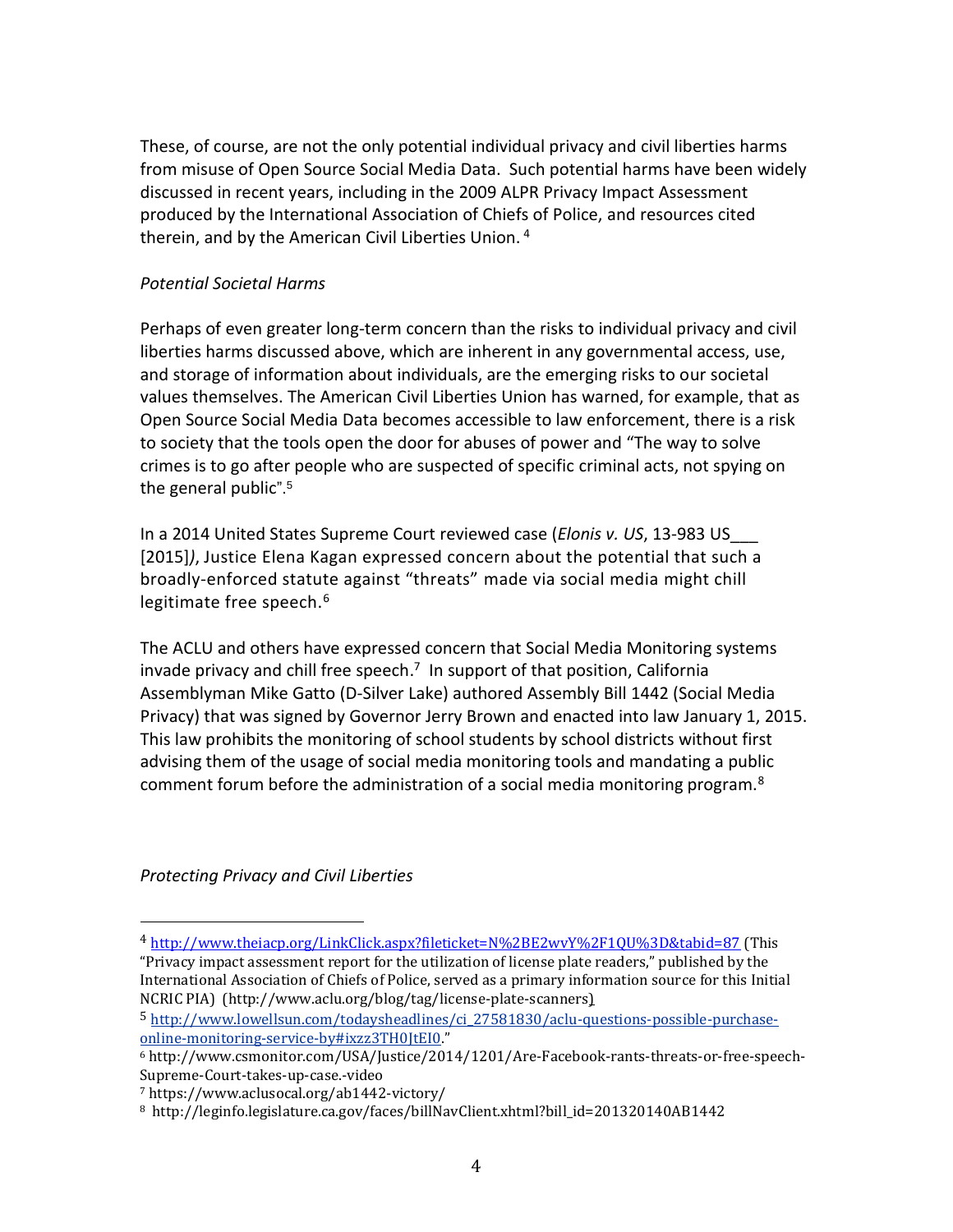The NCRIC ROSA Policy, and the deployment of access control, auditing, revisioning, and data correction and purging technologies, applied to the privacy and civil liberties concerns articulated herein, will provide increased protection for data currency and accuracy, thereby helping to mitigate risks of misidentification, misuse of non-relevant information, and poor data quality. Concepts of proportionality, authorized use, accountability, and other policy and technical controls, will be incorporated, to deter, detect, and control against misuse of Open Source Social Media Data reasonably likely to implicate these types of societal concerns.

#### **Privacy and Civil Liberties Protections for NCRIC Open Source Social Media Data**

Although extensive privacy policies already are in place, the NCRIC recognizes that Open Source Social Media Data has unique attributes that must be addressed through additional measures.

From its inception, the NCRIC has taken the issue of privacy and civil liberties seriously. To that end, the NCRIC follows the Information Privacy Policy adopted by the California State Threat Assessment System (STAS Privacy Policy), which includes one State Fusion Center, four Regional Threat Assessment Centers and one Major Urban Area Fusion Center. The STAS Privacy Policy was developed primarily to address the use and handling of criminal intelligence and related information as governed by 28 C.F.R. Part 23, the California Attorney General's Model Standards and Procedures for Maintaining Criminal Intelligence Files, and other applicable legal authorities.

To the extent individual elements of the STAS Privacy Policy are applicable to Open Source Social Media Data, the NCRIC will adapt these elements to its handling of such data.

The NCRIC recognizes, however, that the use of Open Source Social Media and other locational data may, in some cases, present privacy and civil liberties challenges and protective requirements different from those addressed in the STAS Privacy Policy and, as appropriate, the NCRIC will develop and implement additional protections. In addition, the NCRIC will adapt, to the extent reasonably feasible, the Fair Information Principles described in the STAS Privacy Policy to the handling of Open Source Social Media Data. These principles include:

- 1. Collection Limitation;
- 2. Data Quality;
- 3. Purpose Specification;
- 4. Use Limitation;
- 5. Security Safeguards;
- 6. Openness;
- 7. Individual Participation; and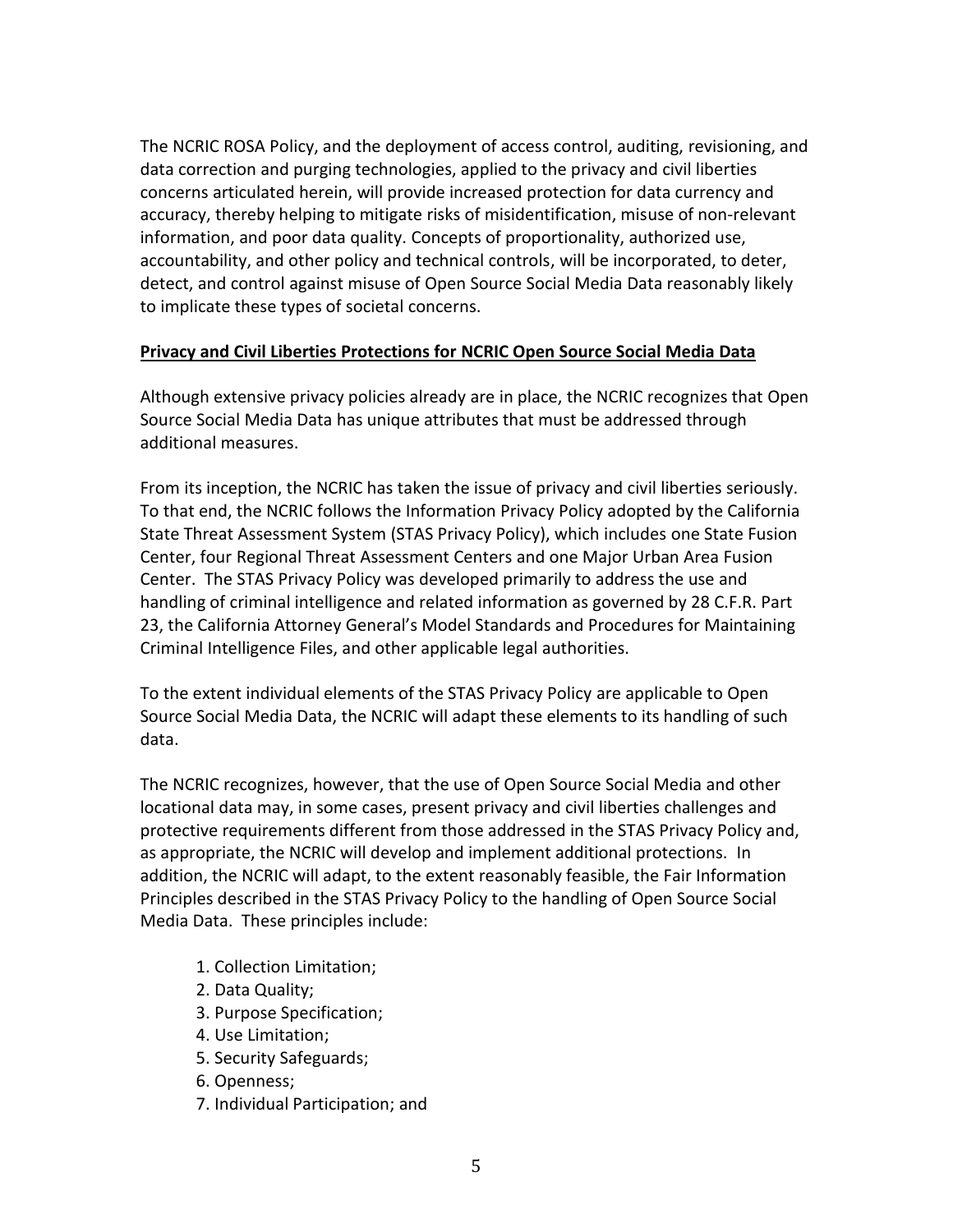# 8. Accountability

# *Compliance with Applicable Law*

As a threshold matter, and as mandated by the STAS Privacy Policy, the NCRIC, and all assigned or detailed personnel, including personnel providing information technology services, private contractors, and other authorized participants in the NCRIC or any other STAS Component, shall comply with all applicable laws protecting privacy, civil rights, and civil liberties.

# *Use for Authorized Law Enforcement and Public Safety Purposes Only*

Open Source Social Media Data will be used only for authorized law enforcement and public safety purposes. Approved users are authorized to access Open Source Social Media Data to:

- Locate individuals subject to arrest or otherwise lawfully sought by law enforcement;
- Locate missing or wanted persons sought by law enforcement;
- Locate witnesses of a criminal investigation;
- Locate missing or stolen goods;
- Support local, state, federal, and tribal public safety department in the identification of targets of ongoing criminal investigations;
- Provide information to organizers and public safety officials during public events to insure the safety of the public
- Protect critical infrastructure sites.

Consistent with the NCRIC ROSA Policy to be further developed over the coming months, information sharing, access control, and use control technology will be utilized to: (1) record and audit the authorized use for which Open Source Social Media Data is being accessed or used in each instance; and (2) incorporate measures designed to prevent attempted access or use of Open Source Social Media Data for non-authorized purposes.

# *Collection of Open Source Social Media Data*

NCRIC receives Open Source Social Media Data from its partner entities, but also utilizes a number of Open Source media search tools to collect data that is within public view, but may not be used for the sole purpose of monitoring individual activities protected by the First Amendment to the United States Constitution.

# Examples of Social Media Tools:

Purchasable – Blue Jay, Media Sonar, Geofeedia, EchoSec, Babel Street, Digital Stakeout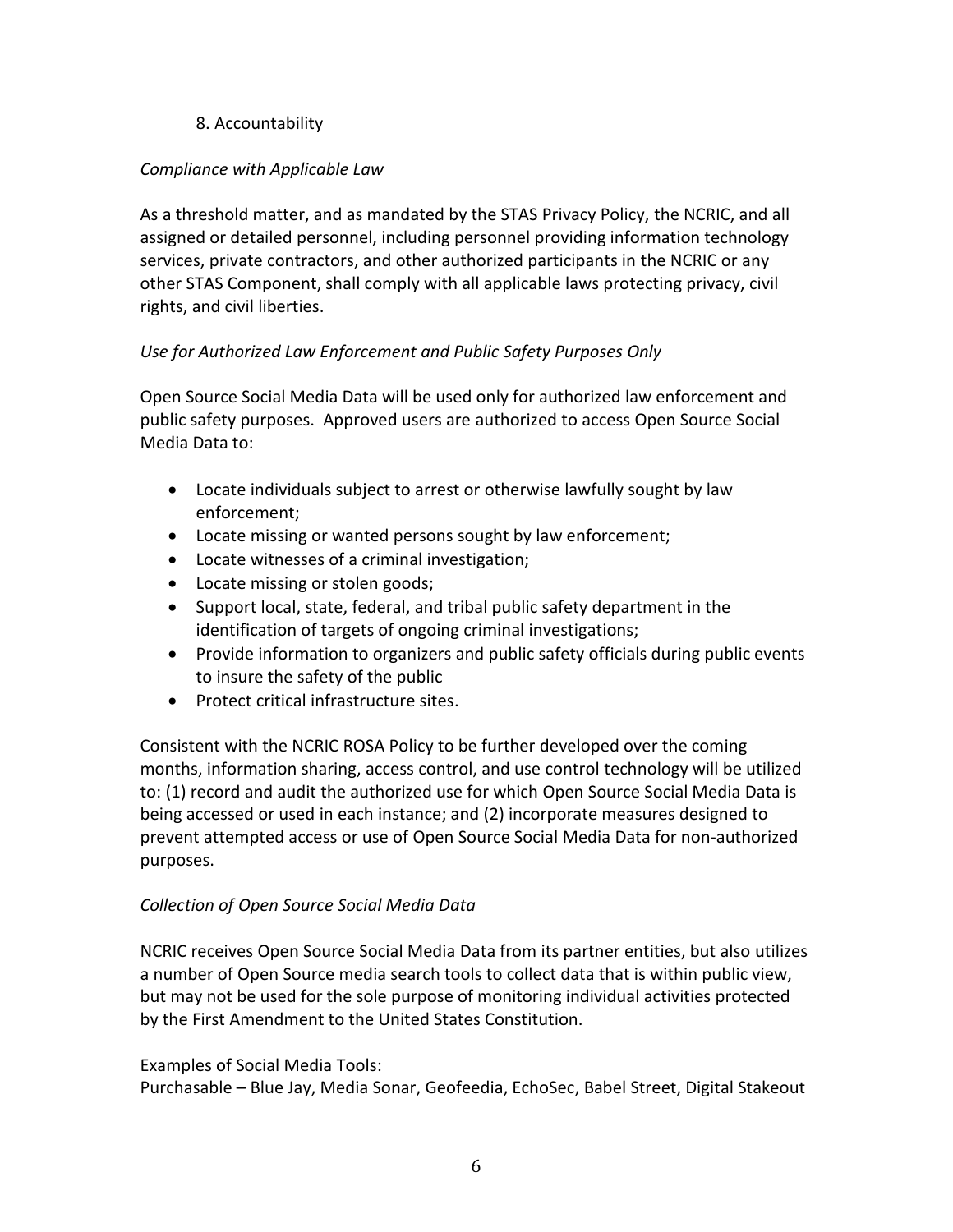Free- EchoSec, TweetDeck, Hootsuite, Advanced Twitter Search, Social Mention, Social Searcher, TwitterFall, Topsy

# *Dissemination, Secondary Uses, and Commercial/Private Entity Data Sharing*

NCRIC Open Source Social Media Data will be disseminated only to authorized law enforcement or public safety officials with proper authority, and for authorized purposes. The NCRIC ROSA Policy will incorporate controls on secondary uses of Open Source Social Media Data. Information sharing, access control, and use control technology will be utilized to enforce and audit these requirements.

Open Source Social Media Data may be shared with owners or operators of critical infrastructure locations in circumstances where reasonable evidence suggests the location is the target of a terrorist attack or other criminal activity.

Except as noted above with regard to critical infrastructure, the NCRIC will not share Open Source Social Media Data with commercial or other private entities or individuals.

# *Safeguarding and Protecting Open Source Social Media Data*

The NCRIC will take all reasonable physical, technological, administrative, procedural, and personnel measures to protect the confidentiality and integrity of Open Source Social Media Data, whether in storage or in transit.

# *Data Quality and Accuracy*

The NCRIC will take all reasonable measures to ensure that Open Source Social Media Data is accurate and up-to-date. When errors are discovered, corrections will be made promptly and reasonable efforts will be taken to identify, locate, and update information that has been shared with other entities pursuant to the dissemination policy.

# *Data Vetting and Decision Making*

The NCRIC ROSA Policy will establish policies and guidelines requiring human evaluation and verification in determining the relevance of Open Source Social Media Data to an active investigation or other authorized law enforcement or public safety effort. To the greatest extent feasible, open source social media data utilized in investigations will be corroborated by other information prior to using such data as the basis for subsequent law enforcement action.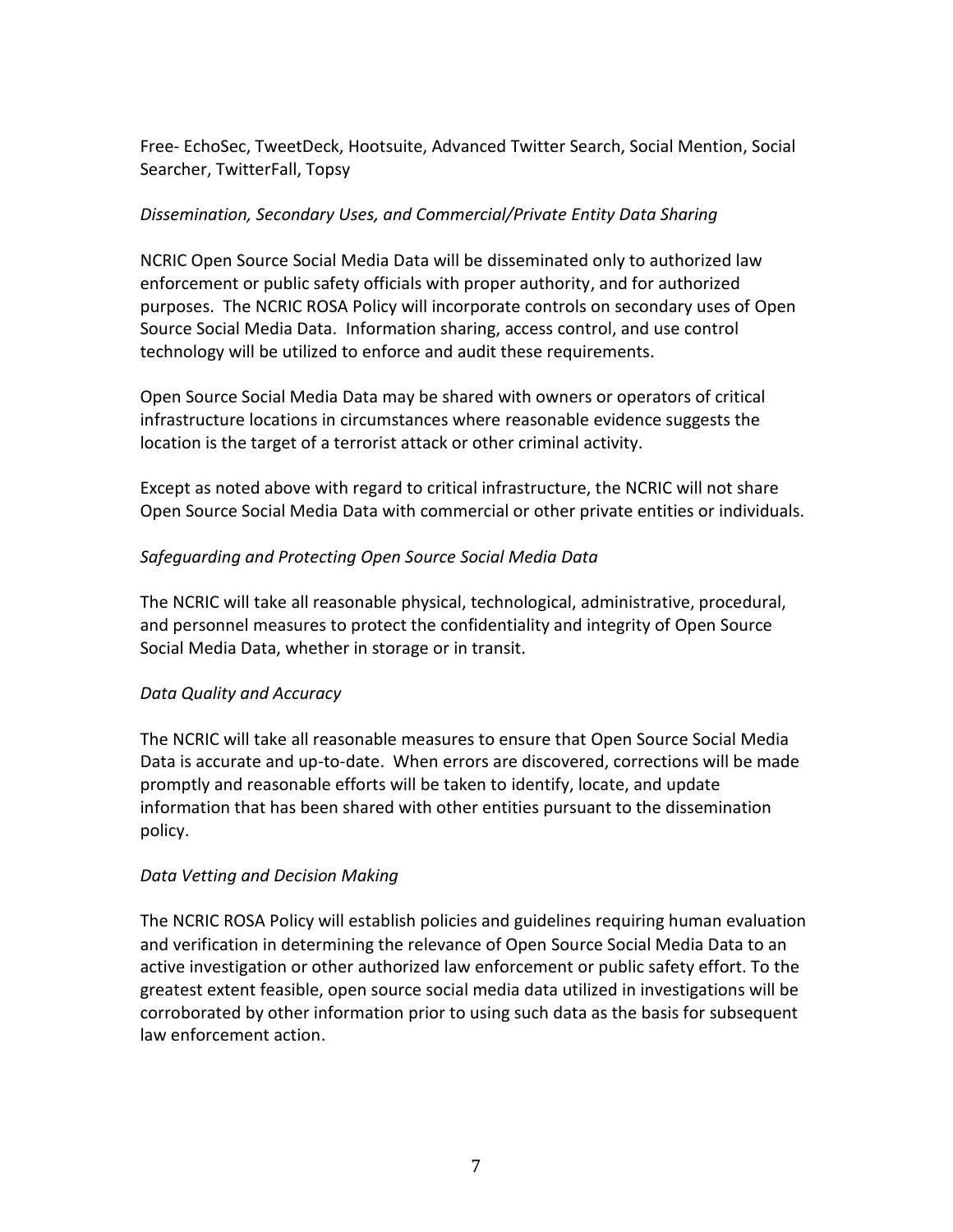### *Data Retention and Destruction*

While continuing to refine its ROSA Policy, the NCRIC will incorporate reasonably feasible procedural and technological measures to enforce data retention and destruction requirements imposed by the originators of data received and electronically stored by the NCRIC. The NCRIC will collect and analyze empirical data to support an evaluation of reasonable retention standards for Open Source Social Media Data. During this period of analysis, the NCRIC will adopt a default, system-wide, one-year retention standard under which Open Source Social Media Data will be purged. Under these standards, if such data does not meet established retention requirements based on relevance to an ongoing criminal investigation (for which other retention standards may apply), it will be removed entirely from NCRIC databases.

Utilizing data gathered over the next year to evaluate the use and efficacy of Open Source Social Media Data, and based on consultations with privacy and civil liberties experts, the NCRIC will continue to develop and refine specific Open Source Social Media Data retention and destruction policies, with additional restrictions applied based upon the intended authorized use. For example, further restrictions on temporal, geospatial, relational, and other factors may be implemented.

Utilizing guidance from the California State Legislature, the passage of AB1442 (Social Media Privacy) calls for the school districts who utilize social media monitoring tools to "(3) (A) Destroy information gathered from social media and maintained in its records within one year after a pupil turns 18 years of age or within one year after the pupil is no longer enrolled in the school district, county office of education, or charter school, whichever occurs first."<sup>9</sup>

# *Training Obligations of NCRIC Personnel*

All personnel with access to NCRIC Open Source Social Media Data will be provided with appropriate training, including privacy and security training.

# *Auditing and Accountability*

l

All NCRIC personnel with access to Open Source Social Media Data will be responsible for strict compliance with the NCRIC ROSA Policy, and all other applicable legal, regulatory, and policy requirements. The NCRIC will employ auditing technologies to enable tracking of, and accountability for, individual NCRIC participant actions to access, use, disseminate, retain, and/or destroy Open Source Social Media Data. Violations of applicable requirements will result in appropriate disciplinary action, including, if appropriate, denial of additional access to NCRIC facilities and data.

<sup>9</sup> http://leginfo.legislature.ca.gov/faces/billNavClient.xhtml?bill\_id=201320140AB1442